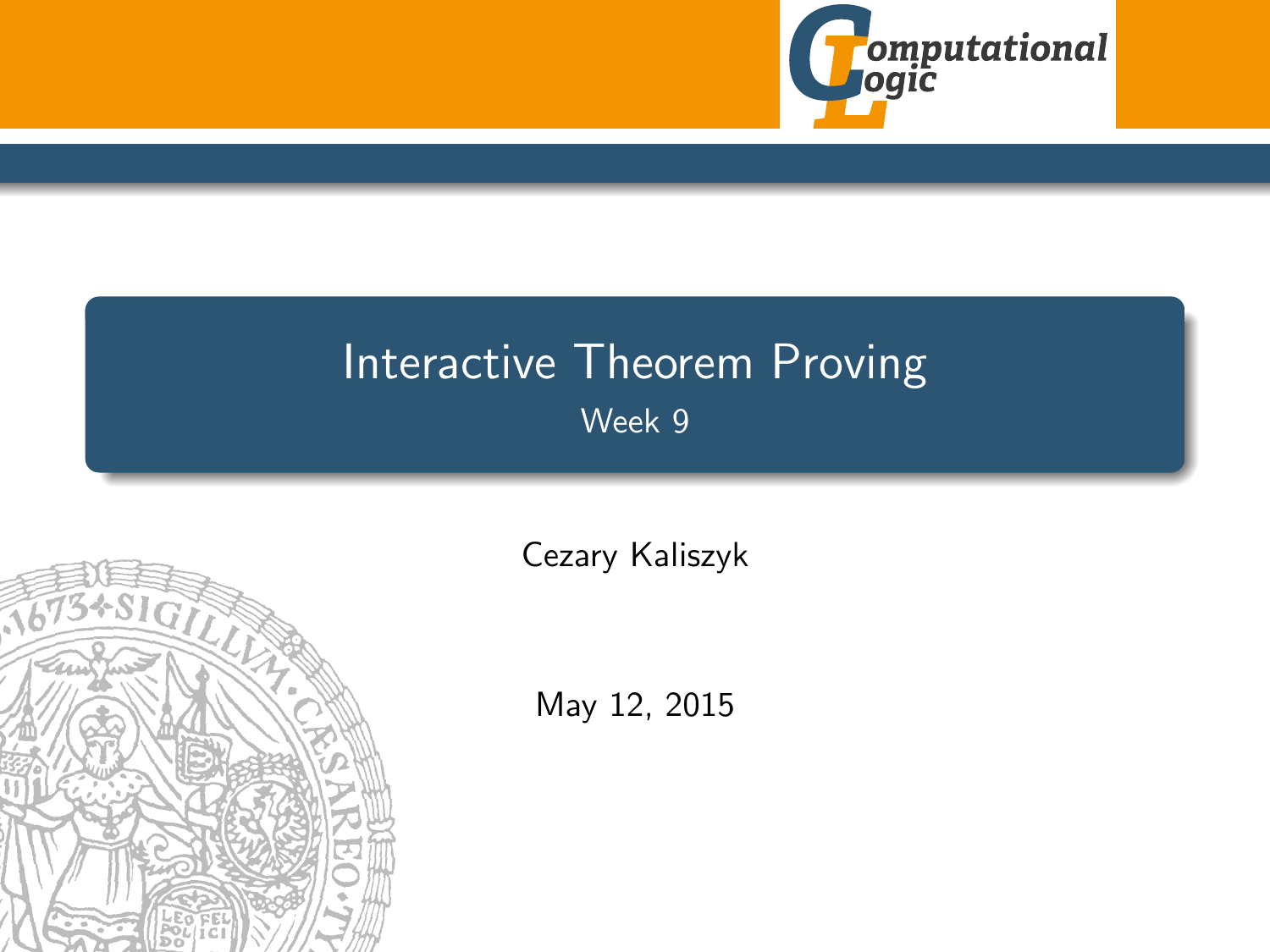

### So far

Proof Assistants, HOL Light,  $\lambda_{\rightarrow}$ ,  $\lambda_{P}$ ,  $\lambda_{2}$ , Curry-Howard

- Naive Set Theory
- Typed Set Theory
- ZF(C) Axiomatization
- Bootstrapping Mathematics

### **Today**

- Mizar Project
- Foundations
- Natural deduction
- Reasoning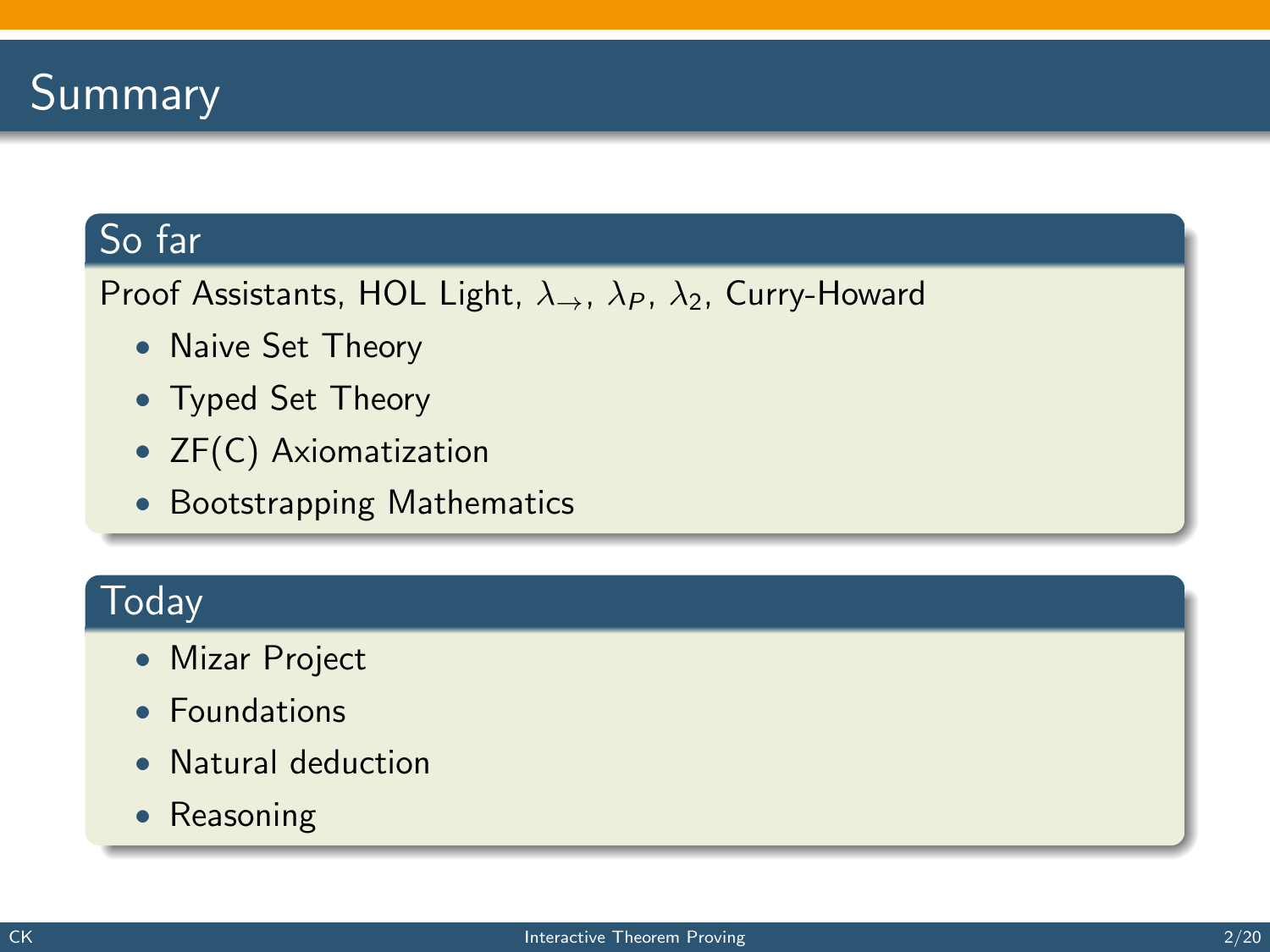# Mizar History

### Project started in 1973

- Attempt to reconstruct the mathematical vernacular
- In a computer environment

### Today

- Formal language for writing proofs
	- Designed to be close to mathematical vernacular
	- Subset of standard English
	- Declarative style
	- Highly structured
		- rigorous and semantically unambiguous
- System for verifying the proofs
- Mizar Mathematical Library (MML)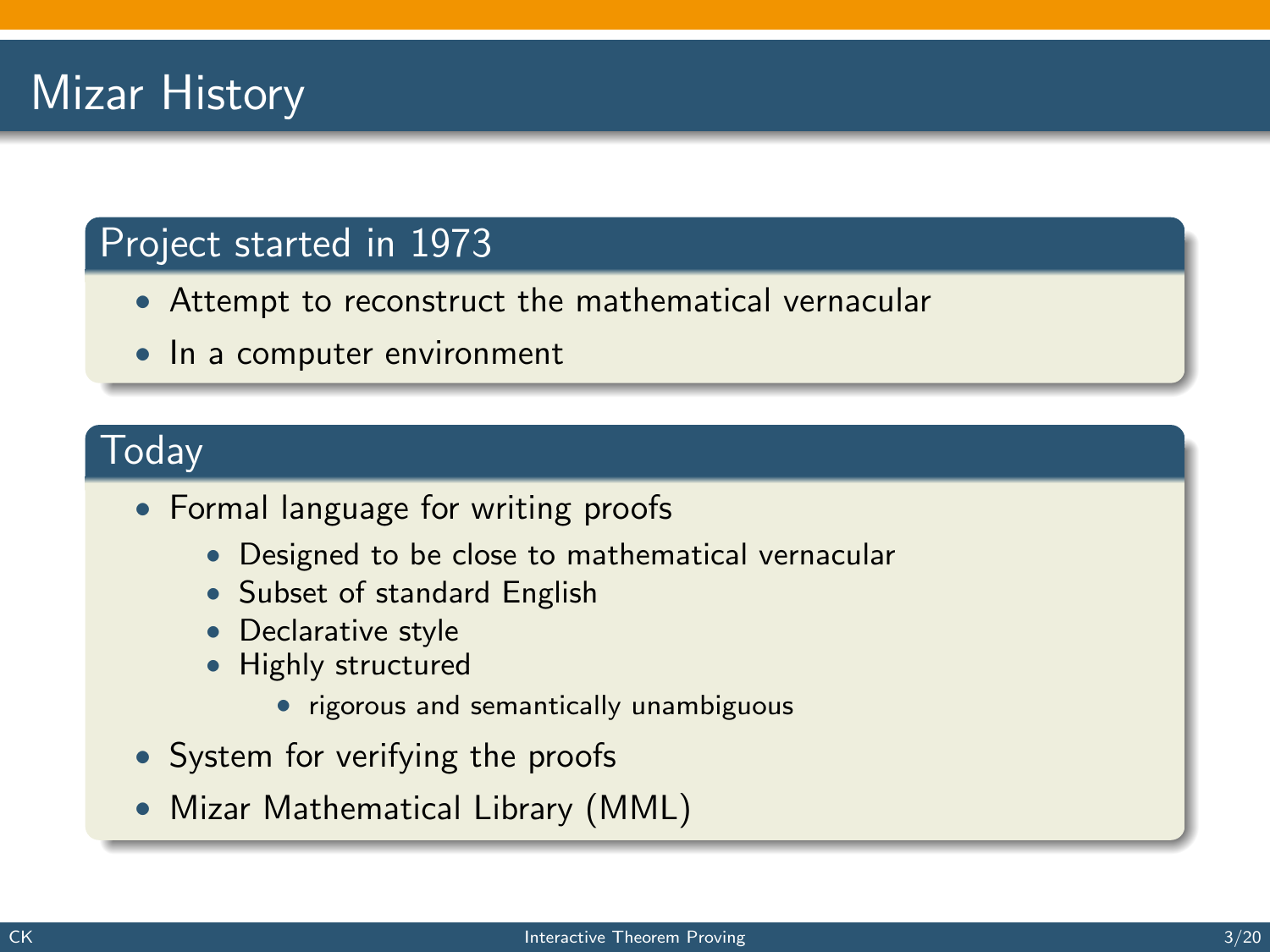

### Systematic collection

- Started 1989
- Based on Tarski-Grothendieck axiomatization
- Incremental Revisions

### Biggest library of formal mathematics

- 1177 articles
- 52775 theorems
- 10670 definitions
- 820 schemes
- 11333 registrations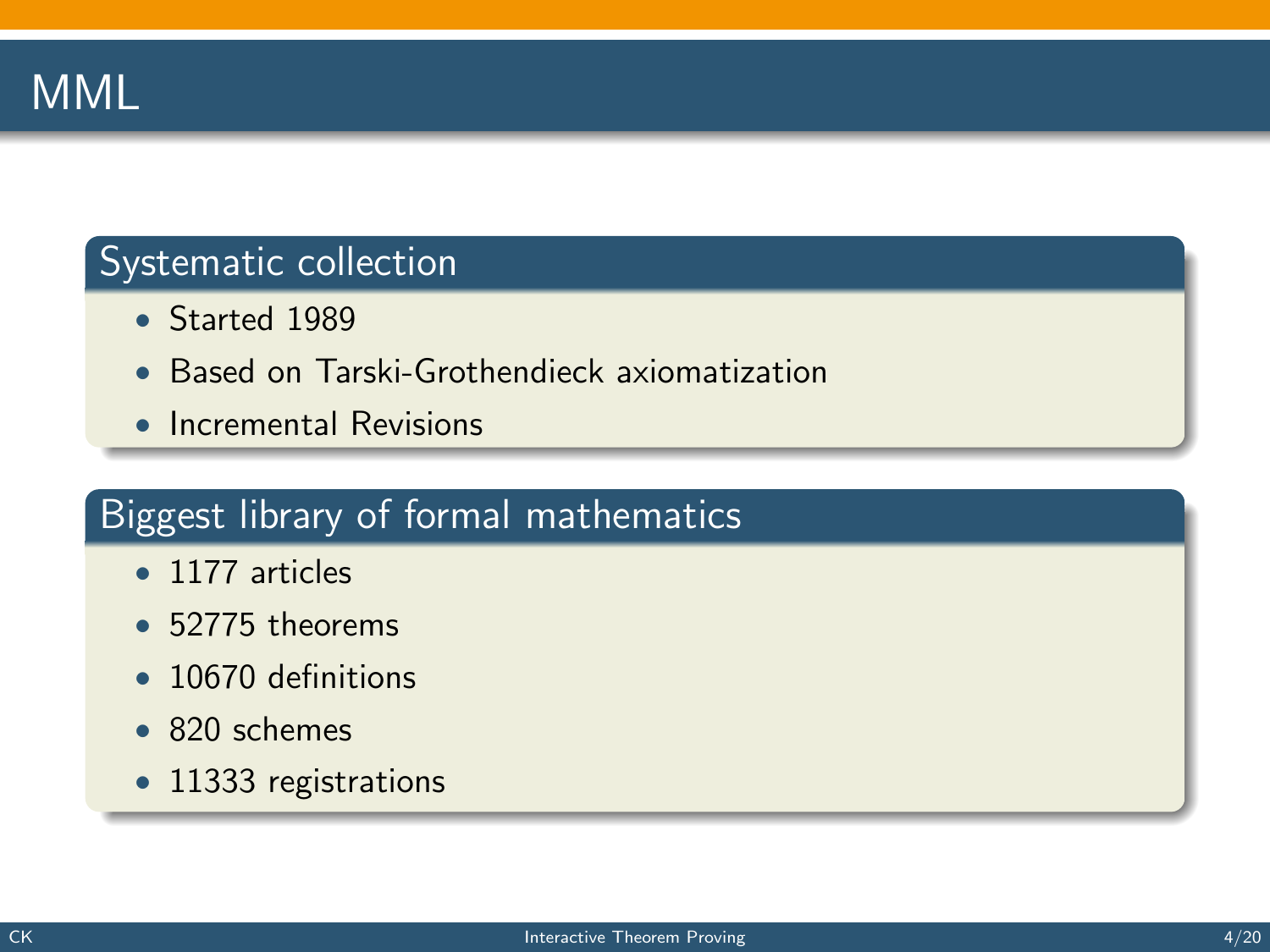# Mizar Foundations

### Logic

- classical first order logic
- second order free variables
	- for recursive definitions or induction
- natural deduction
	- usually forward reasoning

### independent of the axioms of set theory

- First article: defining set and element
- Second article: axiomatization of set theory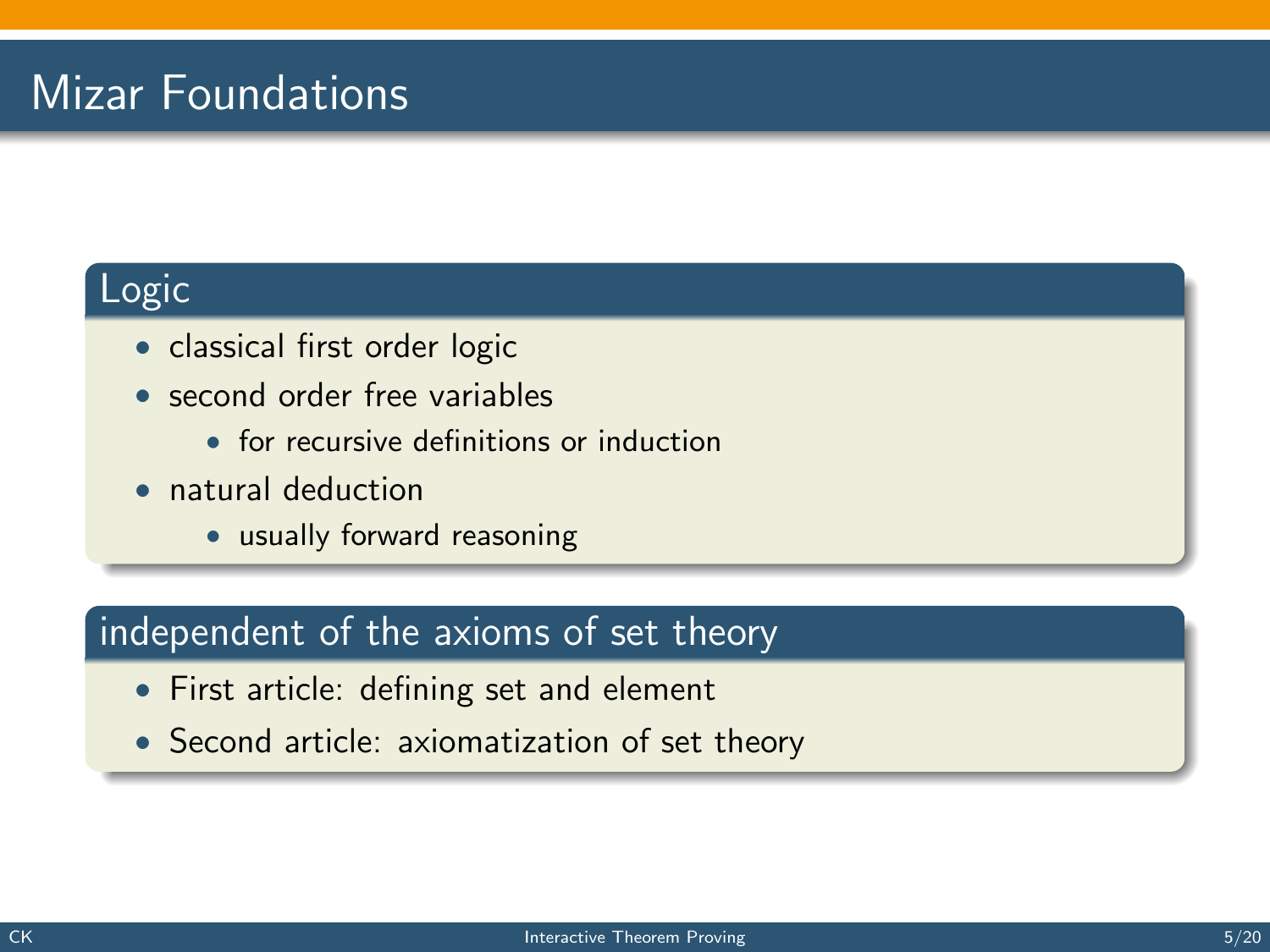- A .miz file (optionally .voc and .abs)
- Environment
- Theorems (local lemmas)
- Definitions
- Schemes
- Justifications
	- Simple justification
	- Proof
	- Schematization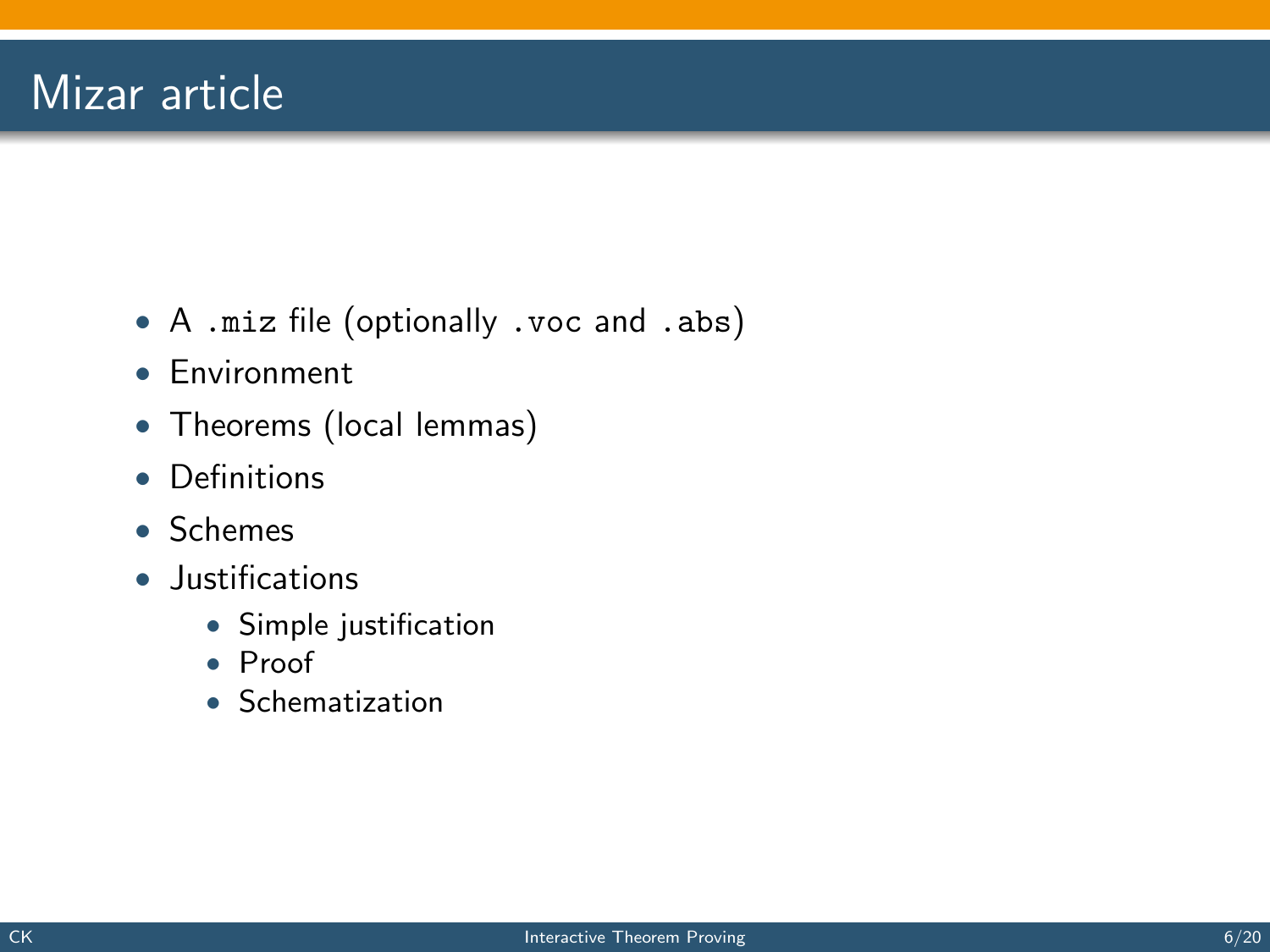# Justifications and proofs

### Local justification

A: statement\_1;

...

statement\_2 by A;

### External justification

x in { x } by TARSKI:def 1;

### Proof structure

statement

proof

...

thus statement;

end;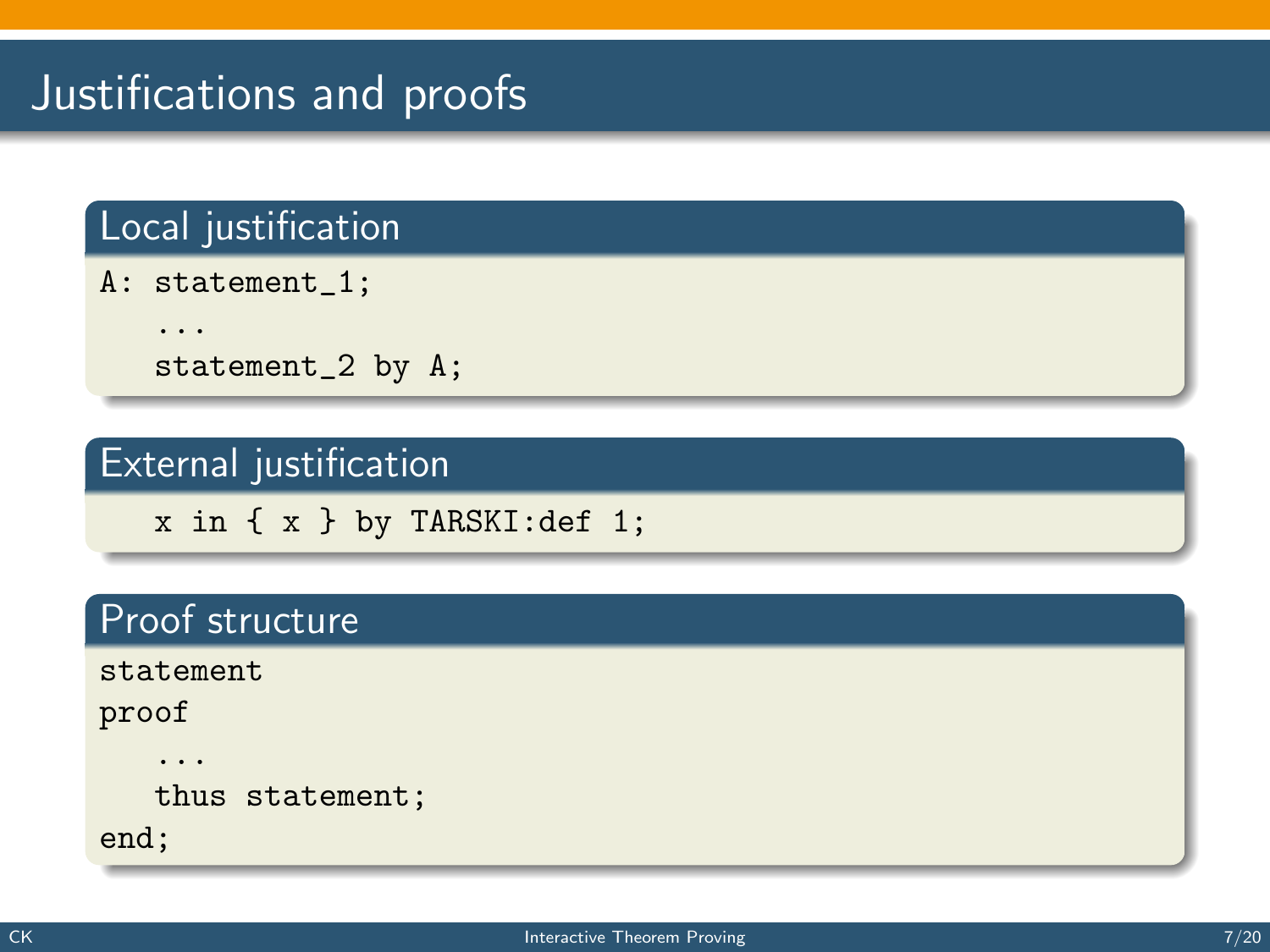# Natural deduction  $(1/3)$

| Conjunction |  |
|-------------|--|
| A & B       |  |
| proof       |  |
| $\cdots$    |  |
| thus A;     |  |
| $\cdots$    |  |
| thus B;     |  |
| end;        |  |

### **Implication**

| A implies B |
|-------------|
| proof       |
| assume A;   |
| .           |
| thus B;     |
| end;        |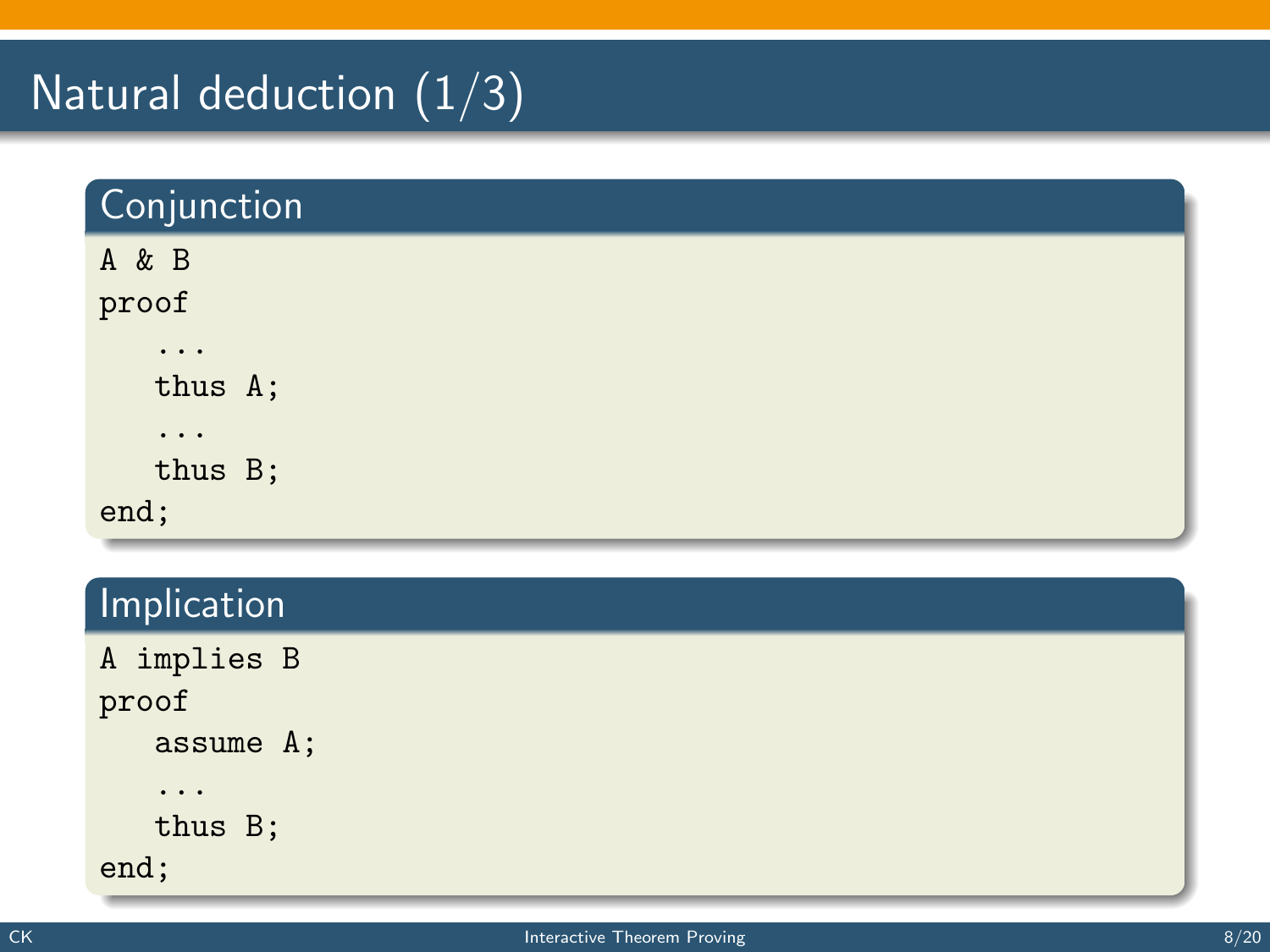# Natural deduction  $\overline{(2/3)}$

| Disjunction            |
|------------------------|
| A or B                 |
| proof                  |
| assume not A;          |
| $\ddot{\phantom{0}}$ . |
| thus B;                |
| end;                   |

### Comment

:: this is a comment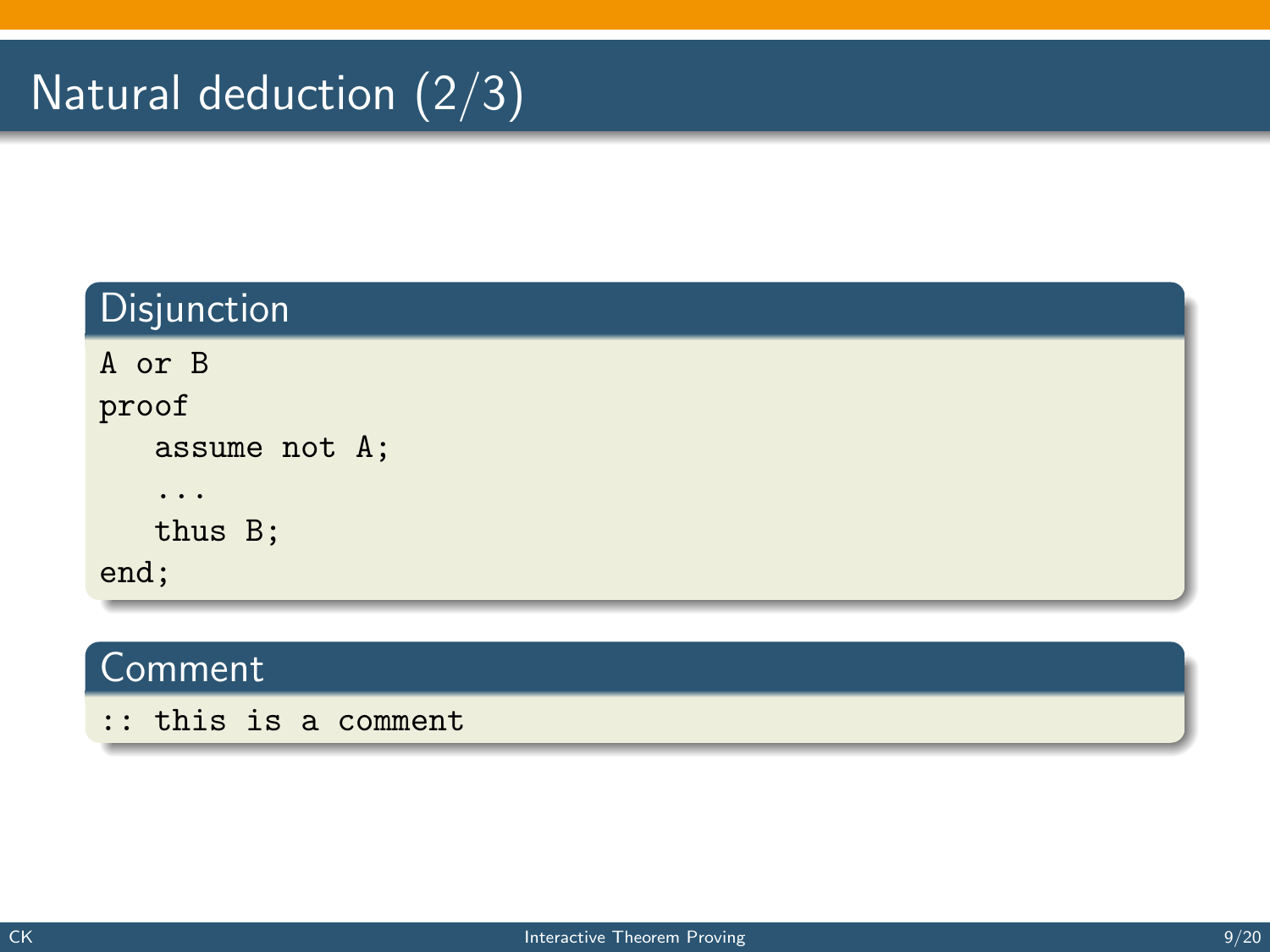# Natural deduction (3/3)

### **Equivalence**

```
A iff B
proof
   thus A implies B
   proof
      assume A;
      ...
      thus B;
   end;
   thus B implies A
   proof
      assume B;
      ...
      thus A;
   end;
end;
```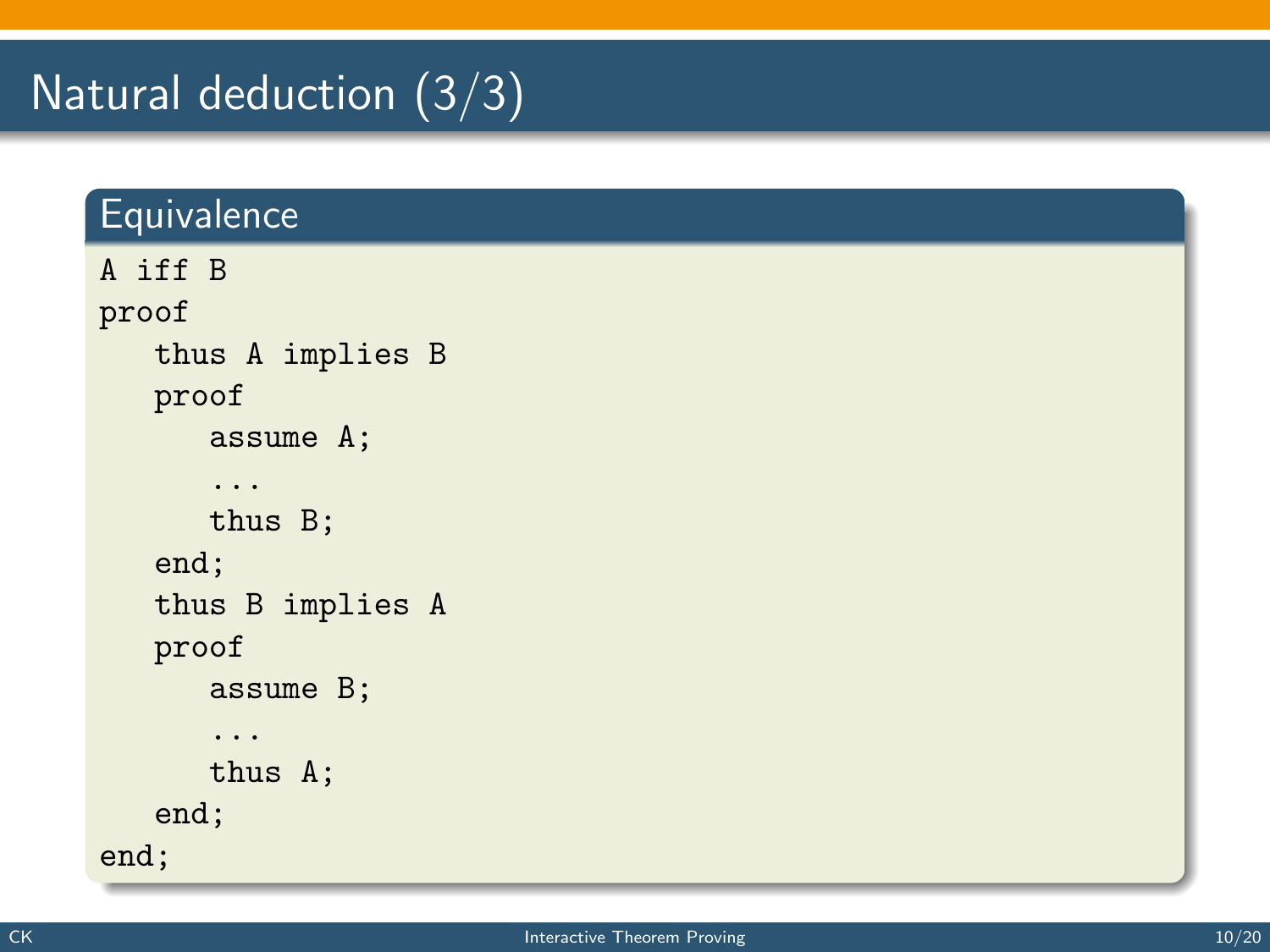## Predicate logic

### Universal Quantification

```
for x being T holds P[x]
proof
   let x be T;
   ...
   thus P[x];
end;
```
### Existential Quantification

```
ex x being T st P[x]
proof
```

```
...
   take x = expression;
   ...
   thus P[x];
end;
```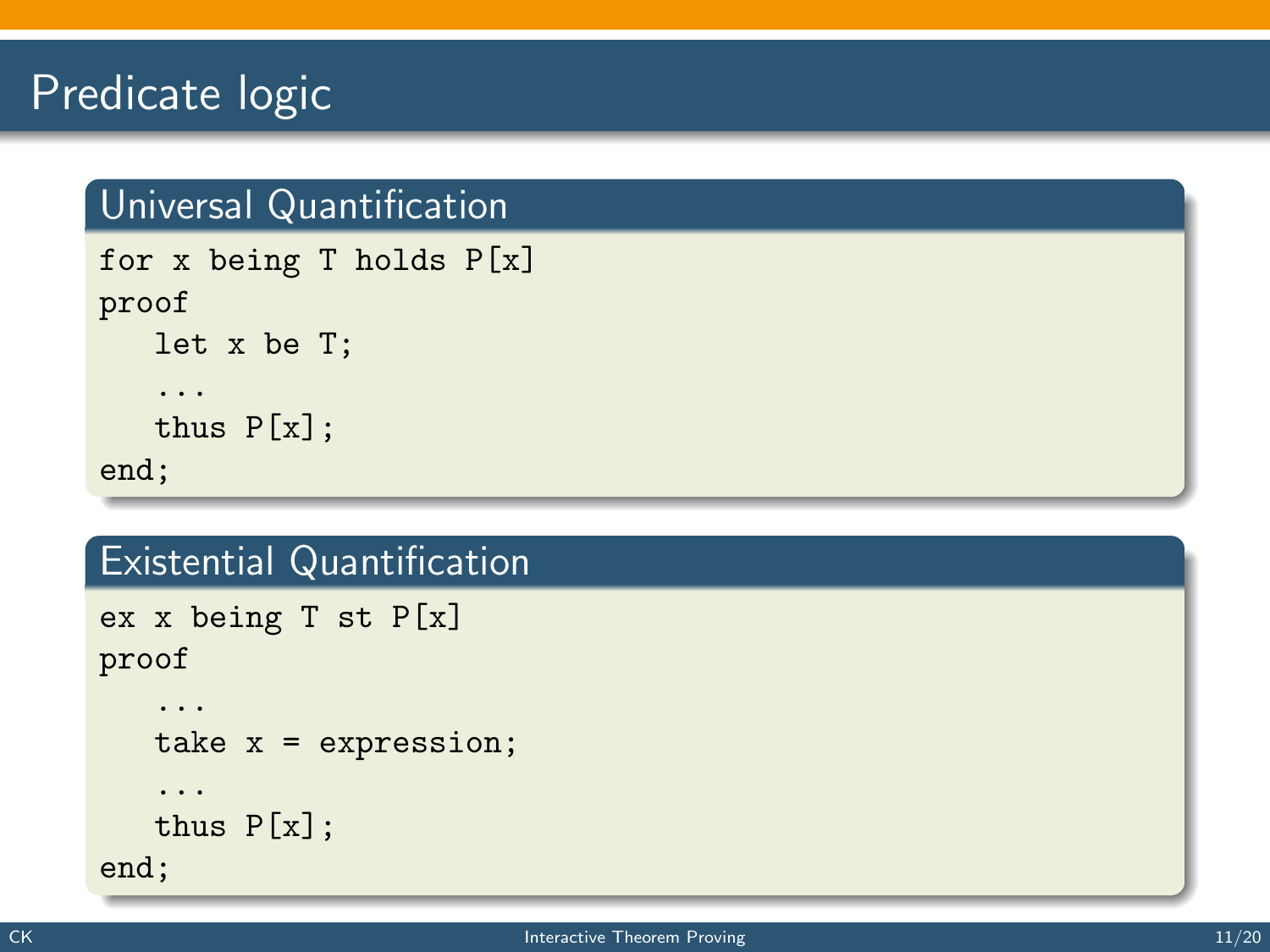```
scheme
  Ind { P[Nat] } : for k being Element of NAT holds P[k]
provided
  A1: P[0] and
  A2: for k being Element of NAT st P[k] holds P[k + 1]proof
   ...
```
end;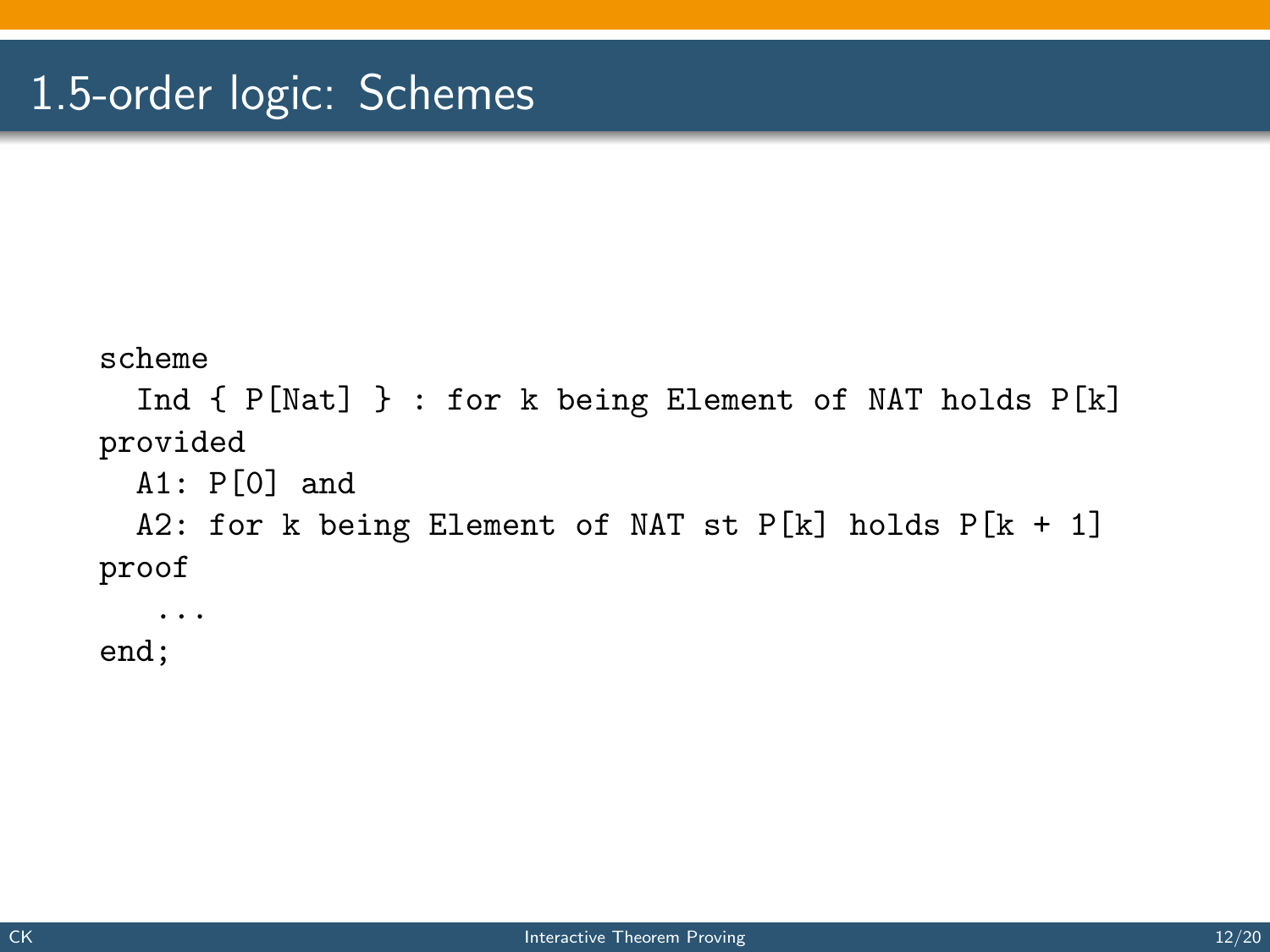```
2 divides n * (n+1)proof
   :: local predicate
   defpred P[Nat] means 2 divides $1 * ($1 + 1);a1: P[0];
   a2: for k being Nat st P[k] holds P[k + 1];
   :: refering to the scheme
   for k being Nat holds P[k] from NAT_1:sch 2(a1,a2);
   hence 2 divides n * (n + 1);
end;
```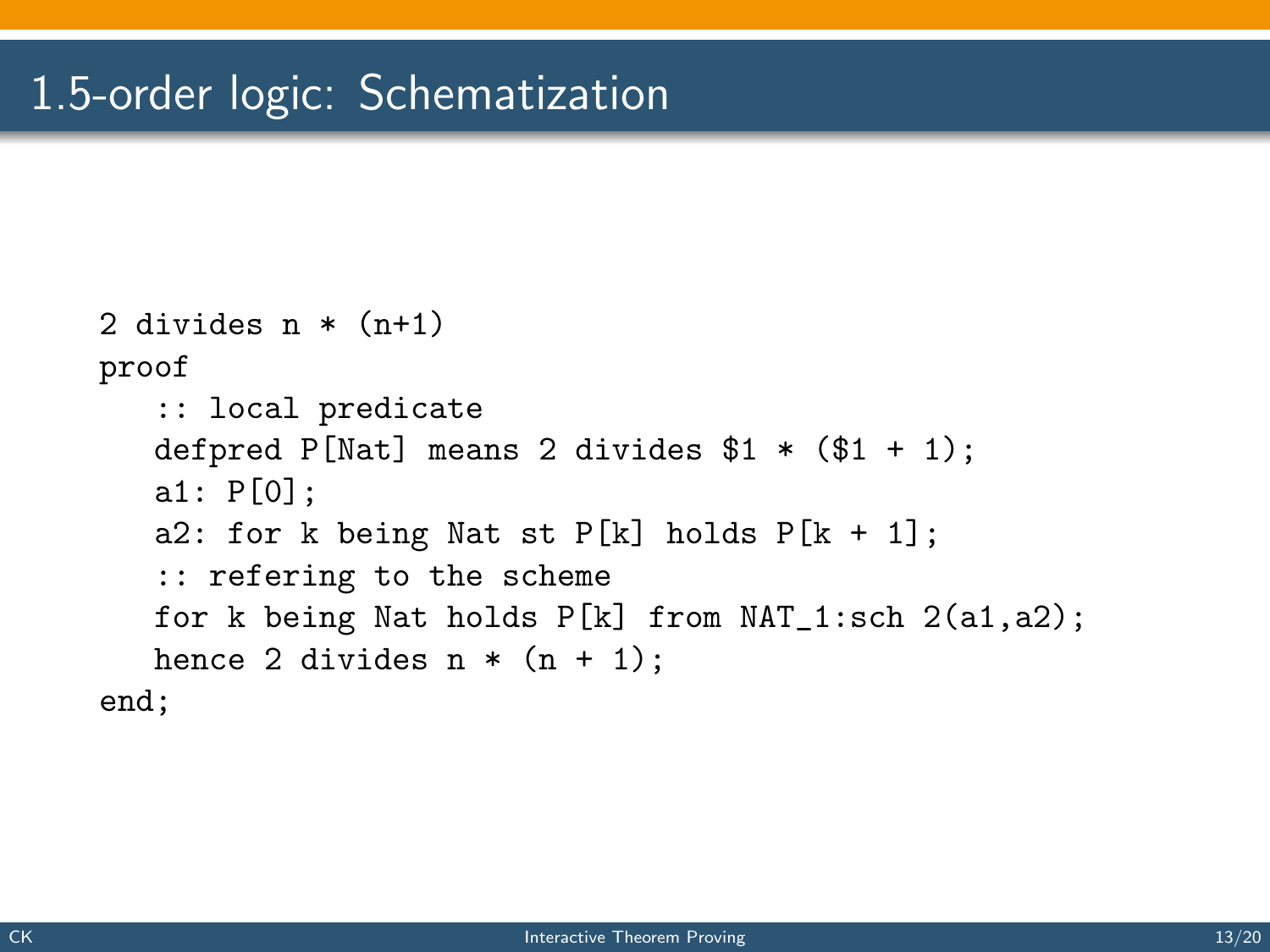### **Implementation**

- Separate processes
- Parser
	- Environment
	- Operator syntax
- Analyzer
	- Disambiguation
	- Types! (adjectives)
- Checker
	- Disprover processes all disjuncts
	- Forms of a term
	- Congruence closure
- Post-processing
	- Relprem, Relinfer, ...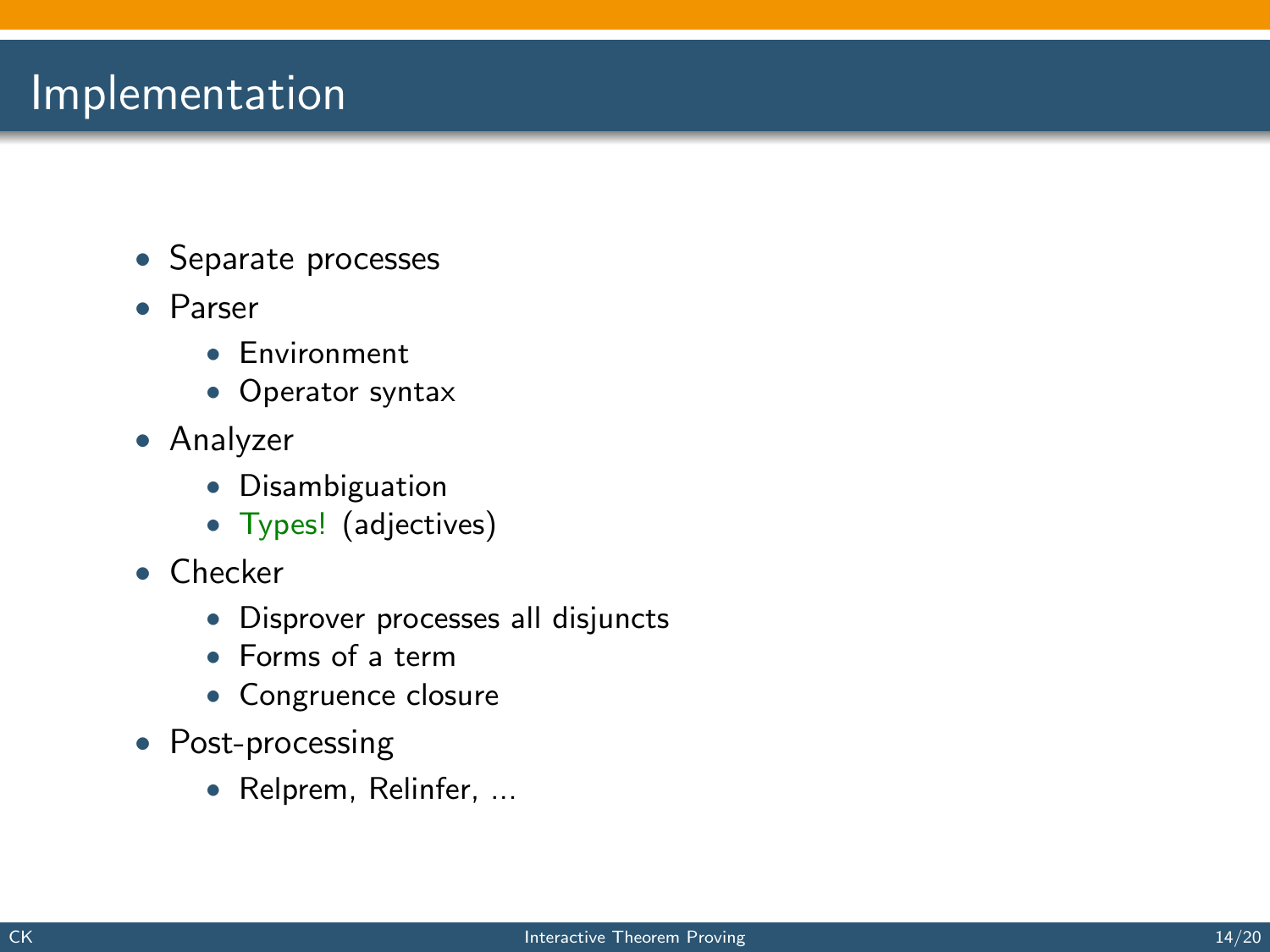### 27 special symbols

&

 $c =$ 

#### 110 reserved words

contradiction

not or

implies

iff

for x holds  $a(x)$ 

ex  $x$  st  $a(x)$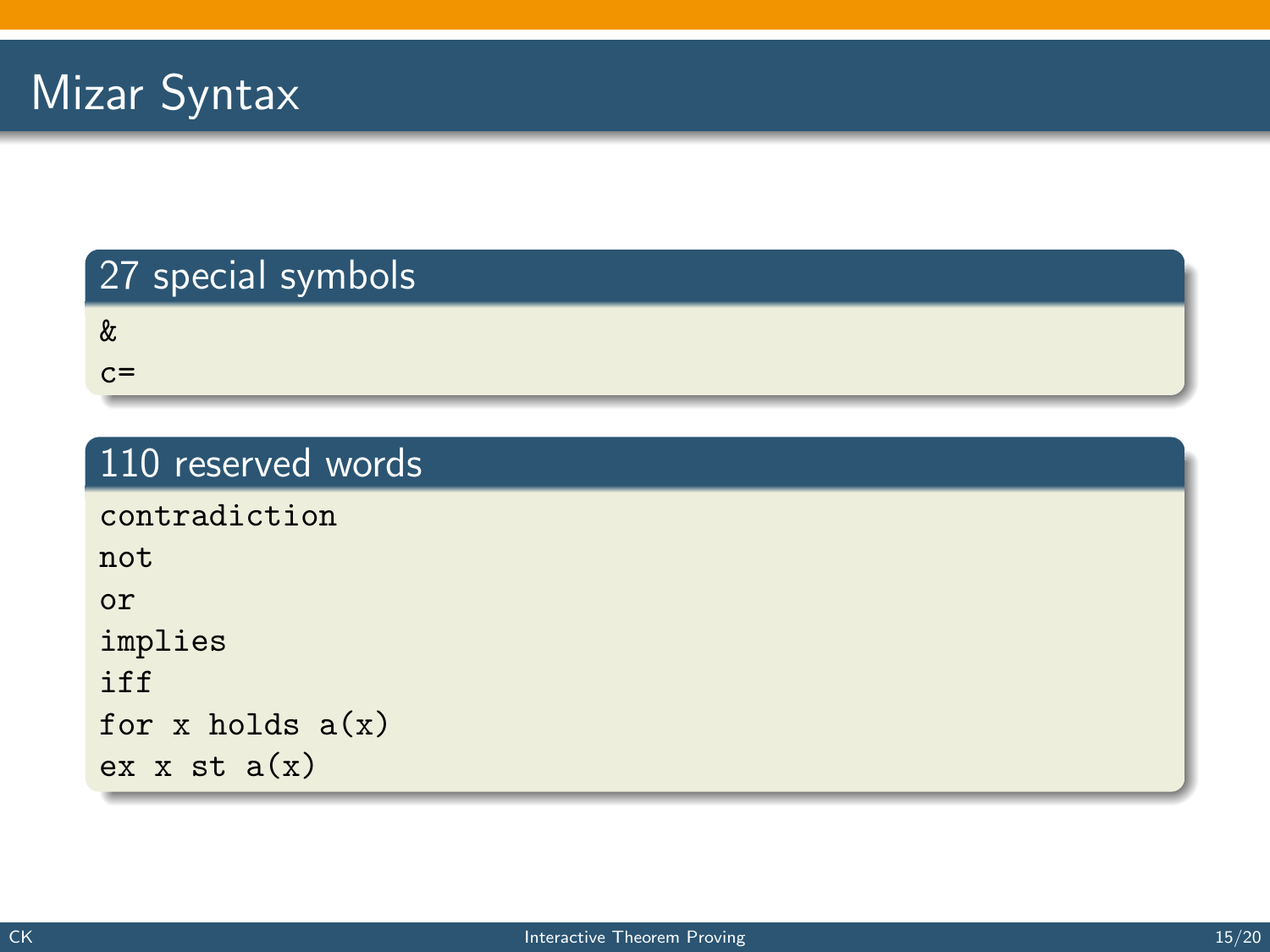# Mizar Typ<u>es</u>

### A type hierarchy

- Function of X,Y
- PartFunc of X,Y
- Relation of X,Y
- Subset of [:X,Y:]
- set

### Adjectives

- Examples
	- one-to-one Function of X,Y
	- finite non-empty proper Subset of X
- Automatic deriving of type information using registrations
- Overloading of notations
- Types must be non-empty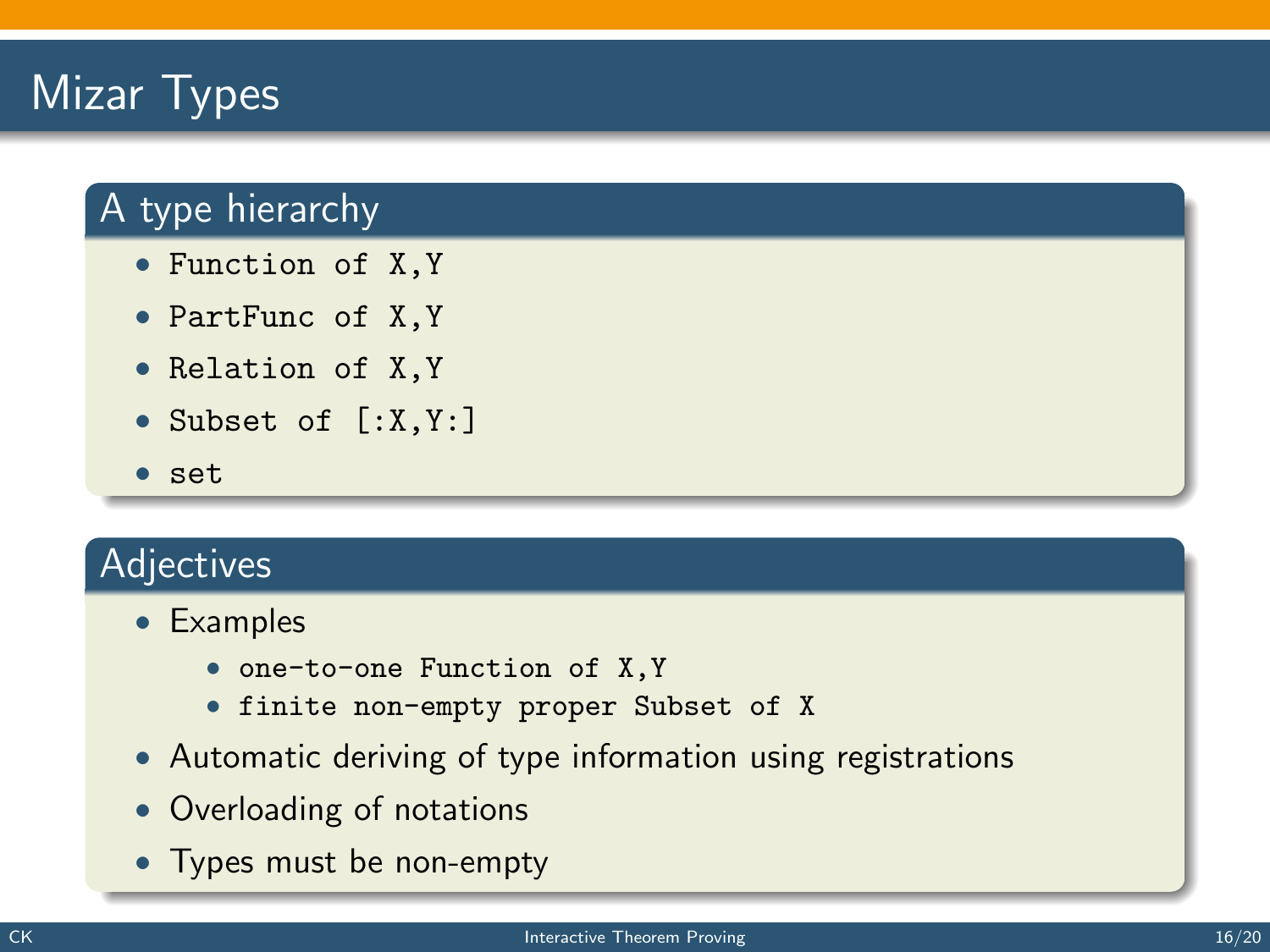### No set of inference rules

"obviousness w.r.t. an algorithm" by M. Davis

### de Bruijn criterion is not preserved

- new computation mechanisms (CAS, DS)
- more automation in the equality calculus
- more general statements in an inference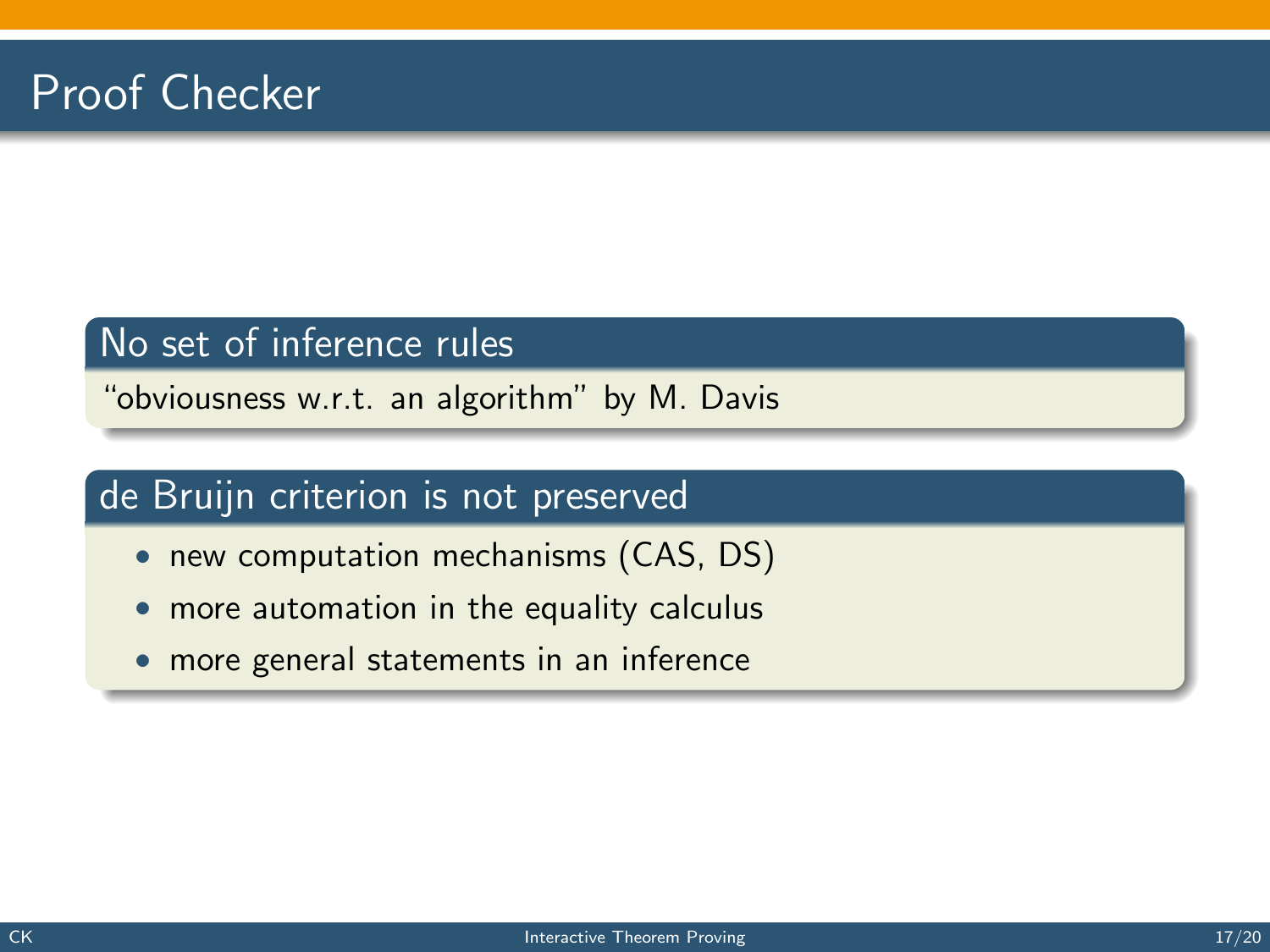- Is  $x = y$  a consequence of  $y = z$ ,  $f(y) = z$ , and  $f(z) = x$ ?
	- Monotonicity
	- Transitivity
	- Symmetry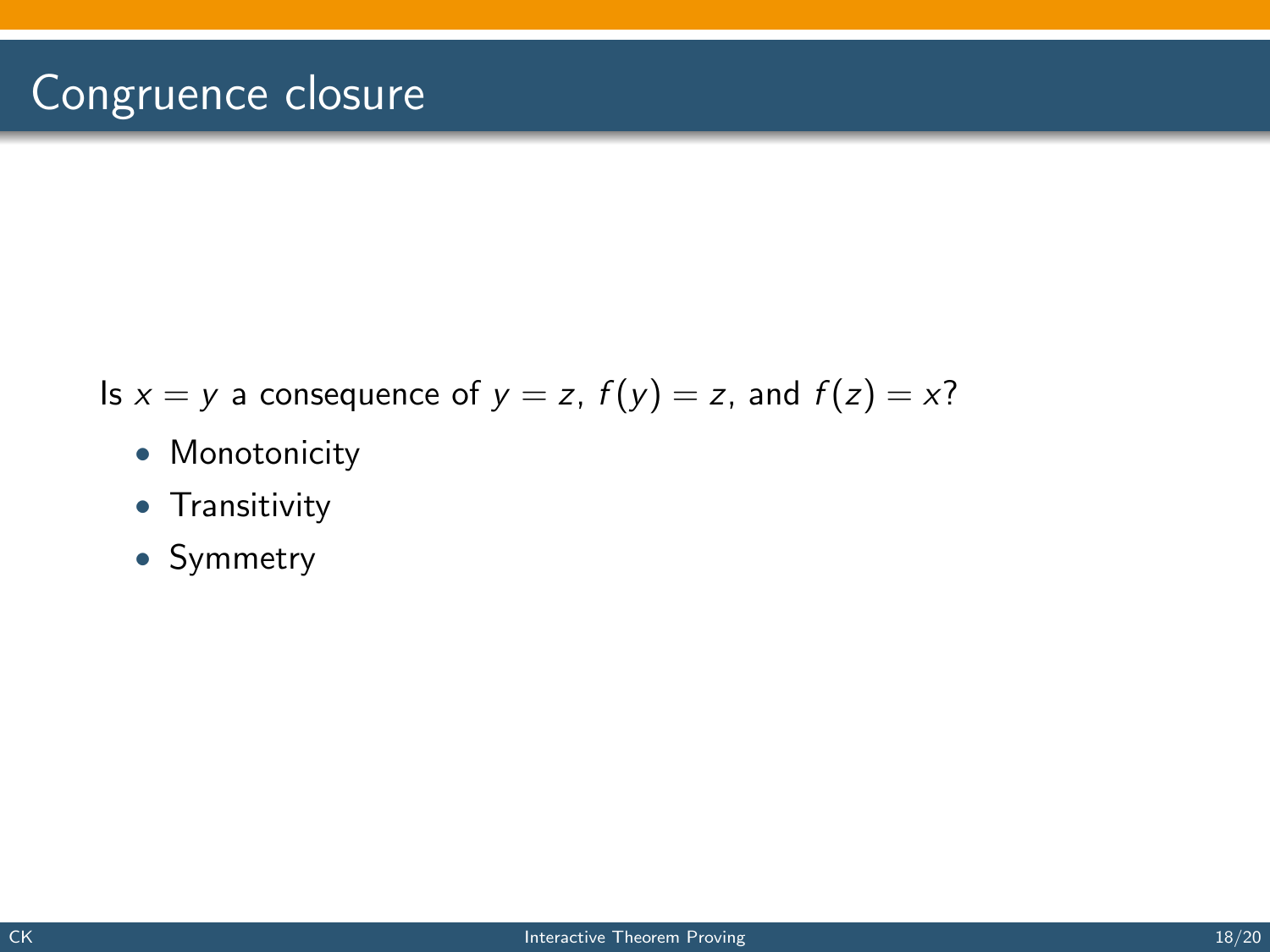

# Examples